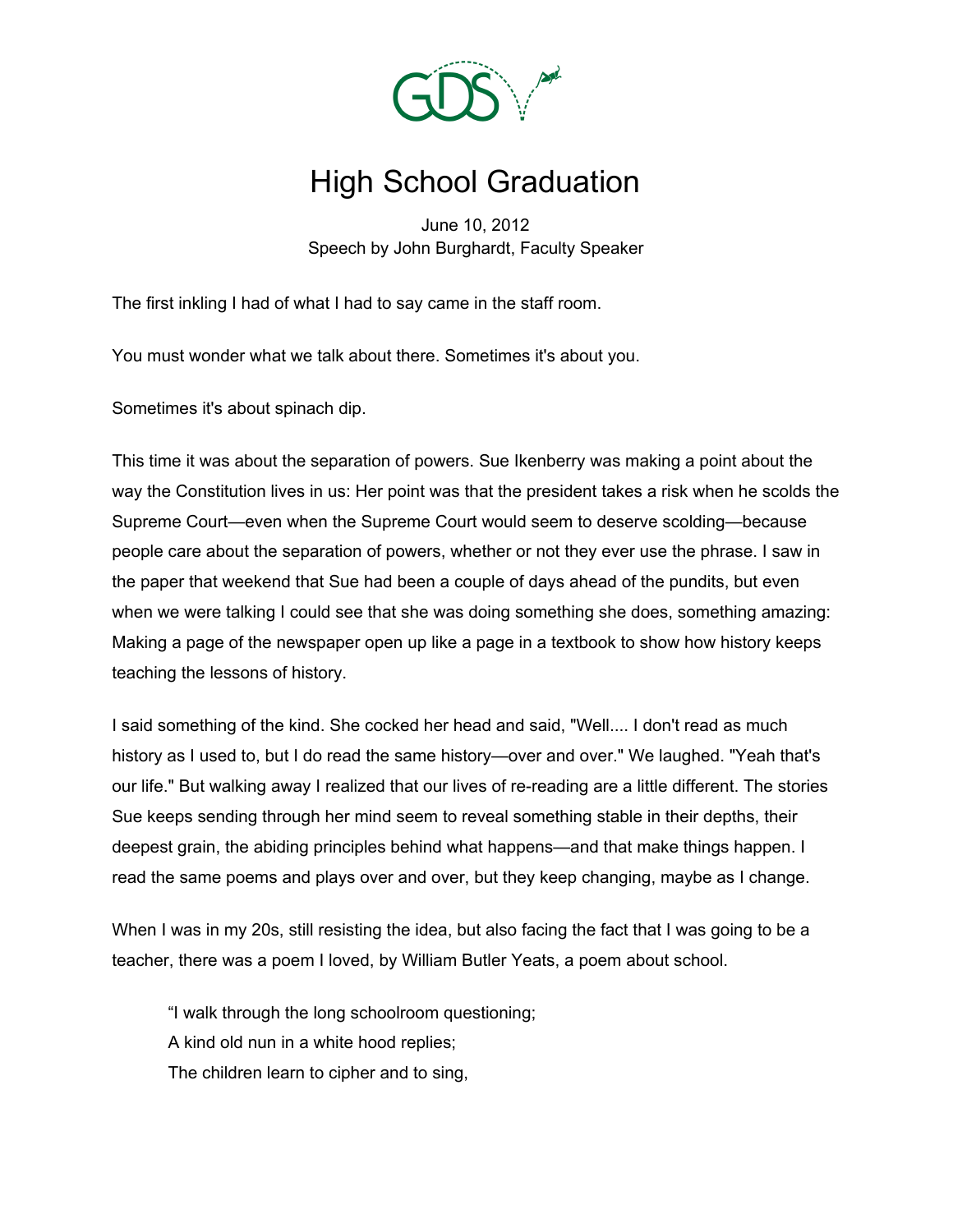To study reading-books and histories, To cut and sew, be neat in everything In the best modern way —the children's eyes In momentary wonder stare upon A sixty-year-old smiling public man."

Sixty. At G.D.S. he'd still be coaching. Here are the lines that used to make my hair stand up:

"Labour is blossoming or dancing where The body is not bruised to pleasure soul. Nor beauty born out of its own despair, Nor blear-eyed wisdom out of midnight oil."

If I had to be a teacher, this is what I wanted to teach: that our labor didn't have to be torment. Poems by William Butler Yeats, the separation of powers. Calculus. Among those monuments of unaging intellect, a person could have a pretty good time.

What I wanted to bring to any school that would hire me was the sheer delight of reading, thinking, and writing. The joy of it.

What I found of course—what all of us found, was that we couldn't bring it because it was already here. You brought it to us.

A few weeks ago, on a day that began for the faculty like most days, hauling our books and bookbags up from the parking garage, jingling our carkeys, on a word, you turned us into a dancing flash mob. Celine, Annie, and Chloe taught us to dance.

Andro and Julian taught me to freestyle—to spit dope rhymes to a hip-hop beat. Don't' worry. I'm not going to actually...But I want to say a few words about the Freeestyle Club. For three years I have been its faculty advisor. And my advice has been, "Keep the door closed." I particularly did not want the Development Office to get wind of you. They would love you too much. A dozen clean-cut kids sitting desks in a history classroom, big smiles, bobbing heads, one person starts to do this...everybody else laughs. It's a calendar shoot—boys and girls together, and even if over the years there seems to be an ethnic advantage in being Croatian, the group is notably diverse. The visuals are perfect. The soundtrack though could be tough. Because when fifteen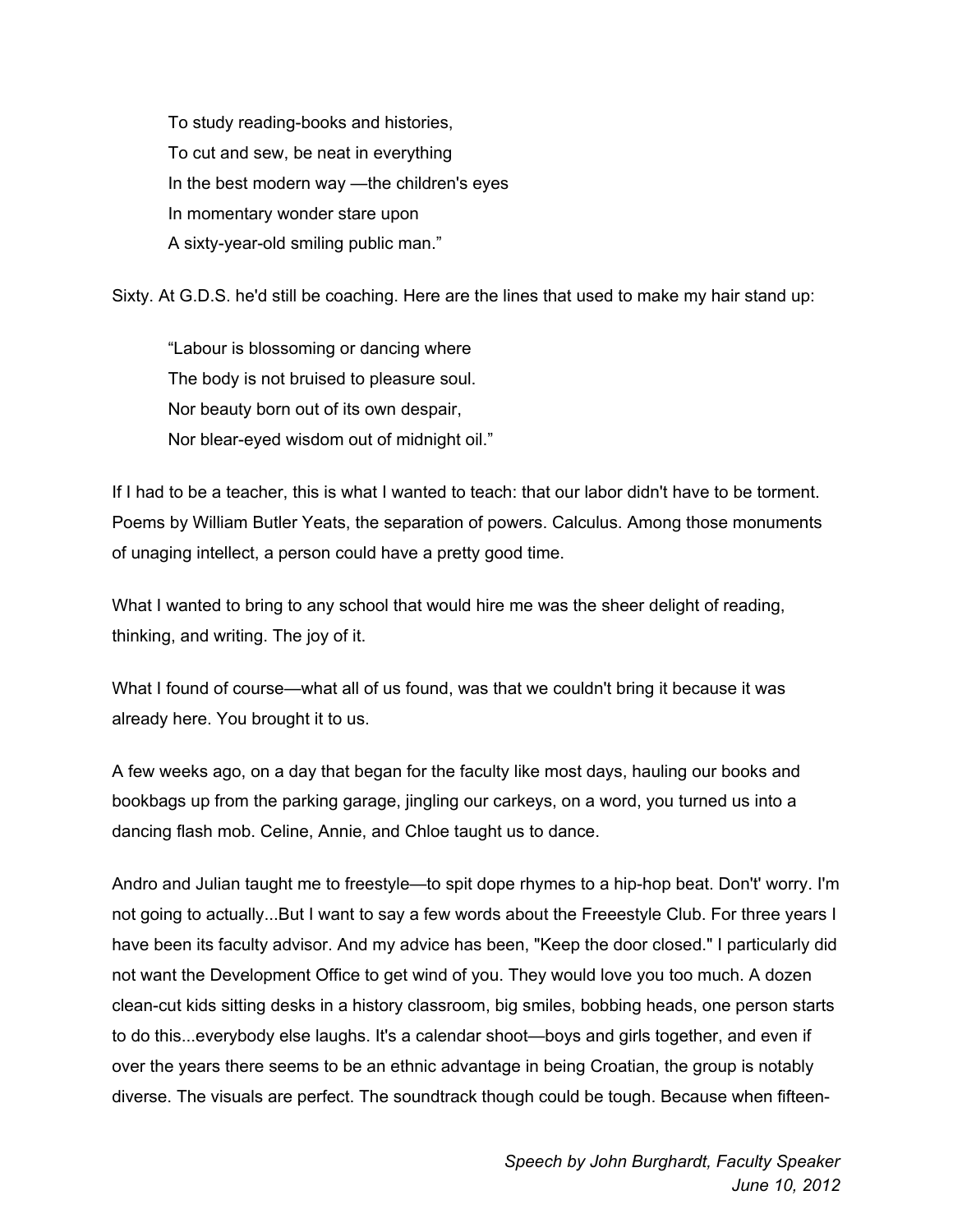and sixteen- and seventeen-year-old minds freely associate, and the only really pressing decorum is the beat, they can wander into perilous territory. Though even here, even transgressing, we have Anthony Head to guide us.

Anthony is an amazing improvisational artist, and he says some amazing things—so funny and so wrong. Hard to be laughing so hard when it's so hard not to laugh, but every time, just when the pangs of conscience and the pangs of laughter were starting to pull in opposite directions, Anthony would save us, would correct himself with a deft politically correct disclaimer, and a little homily straight out of freshman seminar, all in two bars, all on the beat, and it would all rhyme.

You can learn how to freestyle there—just show up every Thursday at 2:45, but you can learn a lot more: how to live across difference—with amazement, in torrents of laughter, with respect and accountability all around the cirque, also love.

It's hard not to learn at this school, but maybe we learn most by teaching. I teach Shakespeare and between plays read maybe three background books a year, but the sentences laden with insight that I'm carrying into the summer, and will carry into class next year's class, are mostly not from Stephen Greenblatt, but from Isaac, Jordan, Molly, Andro, Isabel, the unending sentences of Aaron Slater...

I teach Creative Writing and know a lot about it, noble accents and lucid inescapable rhythms, but I also know that Rachel, Kali, Alexandra, Alec, Jude, ... Maria Paz, Nicole, Courtney, Lisa ... Conor, Daryl, Riley ... are involved in what I know.

That poem by Yeats has a big finish:

"Labour is blossoming or dancing where The body is not bruised to pleasure soul. Nor beauty born out of its own despair, Nor blear-eyed wisdom out of midnight oil. O chestnut-tree, great-rooted blossomer, Are you the leaf, the blossom or the bole? O body swayed to music, O brightening glance,